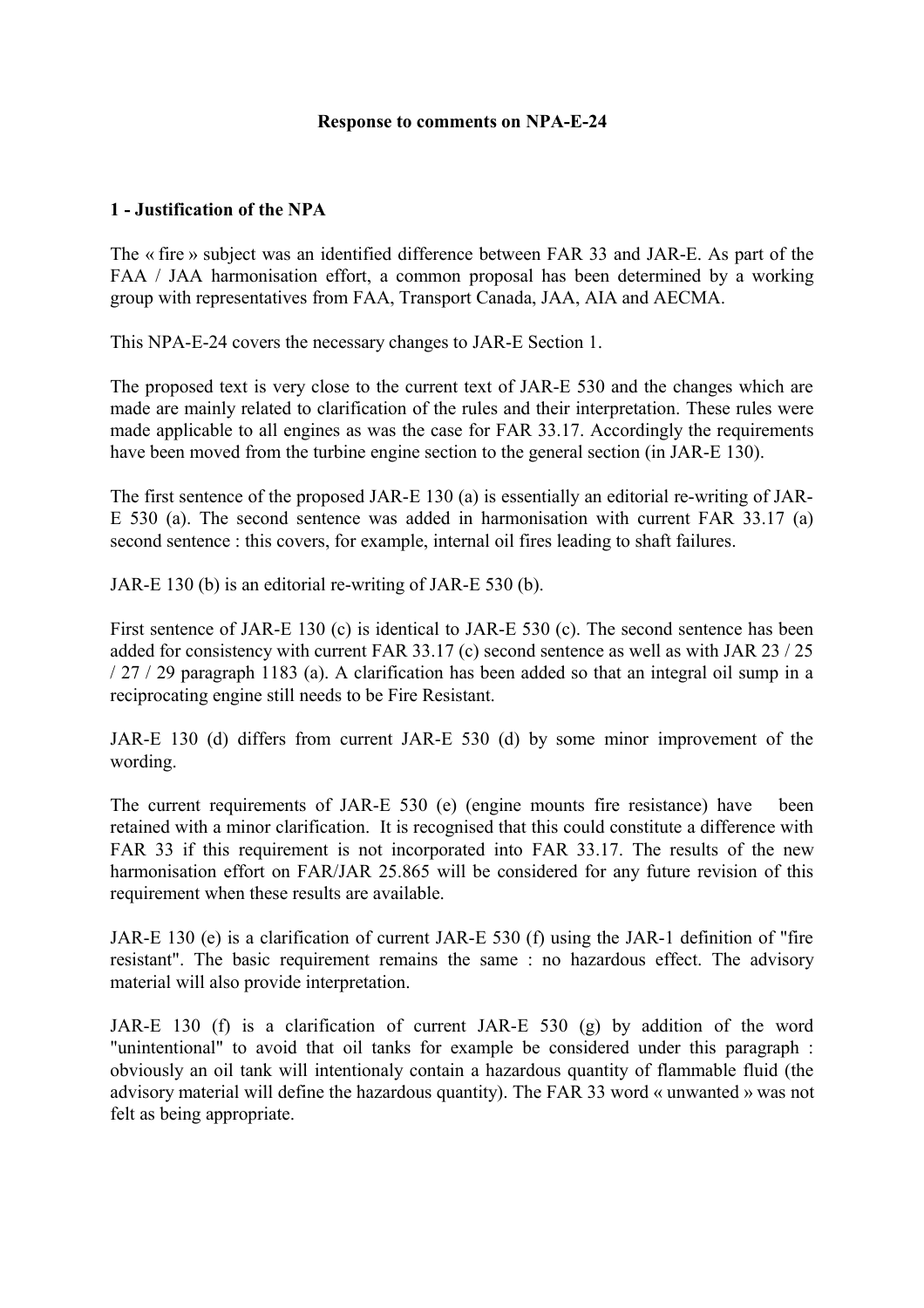JAR-E 130 (g) is a clarification of current JAR-E 530 (h) avoiding reference to "applicable aircraft requirements". A specific JAR-E requirement will be considered in the future for dealing with grounding for reasons other than fire.

The current JAR-E 220 for piston engines was not very explicit. It was considered that the current JAR-E 530 requirements, which were compatible with the aircraft requirements, could be made applicable to piston engines. Consequently the new common requirements have been placed in the sub-section A (in JAR-E 130). Therefore,JAR-E 220 and JAR-E 530 have been deleted. This is also harmonised with FAR 33.17 which is applicable to all engine types.

# **2 - Economic impact analysis**

This proposal is harmonising the JAR-E and FAR 33 rules on fire protection. The corresponding aircraft rules have also been considered for consistency. Basically there is no significant change in the intent of the JAR-E requirements.

Therefore it is assumed that there will be no economic impact.

## **3 - Comments received during the circulation of the NPA**

Comments or approval were received from the following organisations :

Authorities of Italy and United Kingdom. AECMA, Boeing, Rolls Royce and a member of the JAA RAP. The JAA « piston engine sub group » also provided comments.

### **4 - Response to comments**

### JAR-E 130 (a)

One commenter suggested to delete the word « turbine » in JAR-E 130 (a). This was accepted : the new rule is applicable to all engines.

One commenter requested clarification of the term « structural failure ». This will be done by the ACJ 130 to be proposed by NPA-E-37.

One commenter questioned the words « other Hazardous Effects ». There is no ambiguity as they are, throughout JAR-E, used to refer to JAR-E 510 definitions of such effects. This is the purpose of the capital H and E.

# JAR-E 130 (b)

One commenter questioned the cross reference to JAR-E 570. The comment was agreed and this cross reference was deleted.

One commenter suggested to change « provided by JAR-E 130 (c) » into « required by JAR-E 130 (c) ». This was accepted.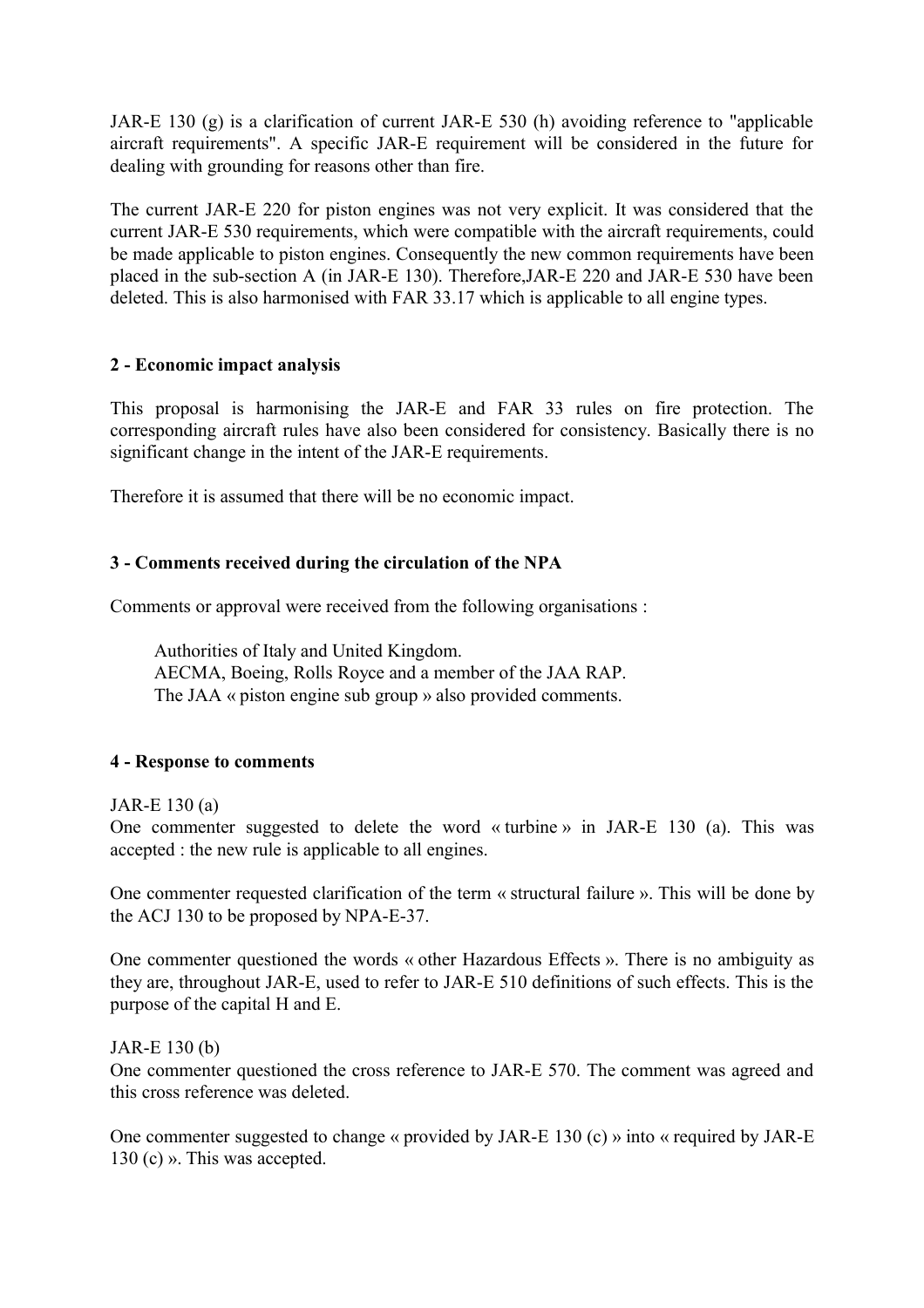One commenter suggested that this rule required shrouded fuel lines and questioned the aircraft manufacturers willingness to adopt them or the engine manufacturer ability to provide them. The comment was not retained as this rule is reproducing exactly the current rules of JAR-E 530 and FAR 33.17. There is no known difficulty in applying such rule.

## JAR-E 130 (c)

One commenter required to replace the word « reciprocating » in JAR-E 130 (c) by « piston ». This was not accepted because the text was exactly copied on the aircraft requirements. Such a change would require simulateneous changes to many codes : this task is outside the scope of this NPA.

One commenter suggested to clarify the second sentence to be sure that it is understood that an oil sump needs to be at least fire resistant. A cross reference to JAR-E 130 (b) was added.

One commenter considered that a content of 23.7 liters should be considered as hazardous. This was not accepted because there is no in-service difficulty supporting such assumption and because this text is identical to the aircraft requirement.

## JAR-E 130 (e)

One commenter opposed to the deletion of current JAR-E 530 (f) reference to Hazardous effects on the basis that the new rule would degrade the safety. The comment was not accepted as the JAR-1 definition of fire resistant implies no hazardous effect. Then the rule is exactly the same with different wording. The ACJ will provide explanation.

### JAR-E 130 (f)

One commenter questioned the word « unintentional » and proposed to delete it. This was not accepted. The response is given in the « justification » above.

### JAR-E 130 (g)

One commenter suggested that bonding was necessary for other reasons than the fire protection (this was also supported by another commenter) and proposed to address the subject elsewhere in JAR-E. This was accepted. A separate action will be initiated in the Engine Study Group.

### Current JAR-E 130 (h)

Almost all commenters required to keep the current JAR-E 530 (e) requirement for fireproofness of mounts. This was considered as an important rule for keeping the responsibility of this requirement onto the engine manufacturer for the engine parts of the mounting system. This was accepted with an exemption if fireproofness is not required for the particular aircraft installation : all aircraft codes do not have the same requirements for the fire resistance of mounts.

### Various

One commenter noted that the Table 1 of ACJ E 30 was still making reference to JAR-E 530 fire precautions and electrical bonding. This will be corrected.

One commenter noted that the ACJ E 530 should be deleted. This was agreed. A new ACJ E 130 will be introduced by NPA-E-37.